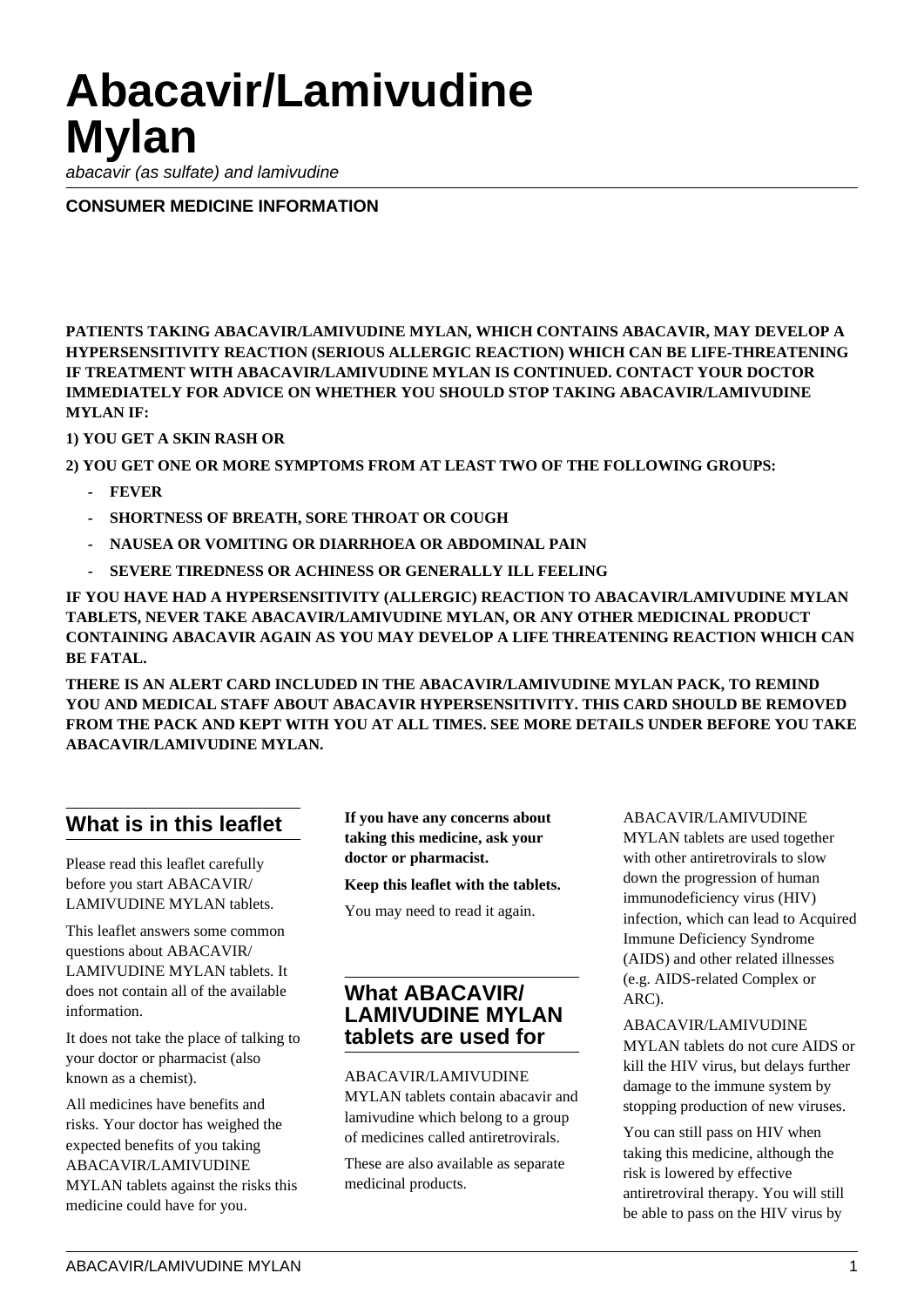sexual activity or by contamination with infected blood. You should still use proper precautions to prevent this.

While taking ABACAVIR/ LAMIVUDINE MYLAN tablets and/or any other therapy for HIV disease, you may continue to develop other infections and other complications of HIV infection. You should keep in regular contact with the doctor who is looking after you.

ABACAVIR/LAMIVUDINE MYLAN tablets are not addictive.

## **Before you take ABACAVIR/ LAMIVUDINE MYLAN tablets**

#### **Do not take if:**

You must not take ABACAVIR/ LAMIVUDINE MYLAN tablets if:

- **you have ever had an allergic reaction to abacavir**
- **you are allergic to the active ingredient lamivudine or any of the other ingredients listed toward the end of this leaflet.**
- you have a serious liver disease ABACAVIR/LAMIVUDINE MYLAN may not be suitable for you.

#### **Special Warning**

**ABACAVIR/LAMIVUDINE MYLAN contains abacavir. Abacavir can cause a serious allergic reaction known as a hypersensitivity reaction, which can be life-threatening if treatment with abacavir containing products is not stopped.**

**Research has found that people with a gene called HLA-B (type 5701) are more likely to have a hypersensitivity reaction to abacavir. However, even if you do not have this gene type it is still possible for you to get this reaction. If you know you have this** **gene type, be sure to tell your doctor before you take abacavir.**

**The most common symptoms of this reaction include high temperature (fever) and a skin rash. Other most frequently seen symptoms include nausea, vomiting, diarrhoea or abdominal pain; severe tiredness or body aches or generally feeling ill; headache; shortness of breath, sore throat or cough. If you develop any of these symptoms call your doctor IMMEDIATELY WHO WILL ADVISE YOU WHETHER YOU SHOULD STOP TAKING ABACAVIR/LAMIVUDINE MYLAN tablets. If your doctor is not available you must urgently seek other medical advice (e.g. the Accident and Emergency unit of the nearest hospital) before taking the next dose.**

**Other symptoms may include joint or muscle pain, swelling of the neck or itchy skin. Occasionally inflammation of the eye (conjunctivitis), ulcers in the mouth, tingling or numbness of the hands or feet or low blood pressure may occur. The symptoms of this allergic reaction can occur at any time during treatment with ABACAVIR/LAMIVUDINE MYLAN tablets. However they usually occur in the first six weeks of treatment, and get worse with continued treatment.**

**If you have had this serious reaction to ABACAVIR/ LAMIVUDINE MYLAN tablets, NEVER take ABACAVIR/ LAMIVUDINE MYLAN or any other medicinal product containing abacavir again as within hours you may experience a life-threatening lowering of your blood pressure or death.**

**Occasionally life threatening hypersensitivity reactions have occurred when ABACAVIR/ LAMIVUDINE MYLAN tablets was restarted in patients who reported only one of the symptoms on the Alert Card before stopping.**

**On very rare occasions, hypersensitivity has been reported when ABACAVIR/LAMIVUDINE MYLAN tablets were restarted in patients who had no symptoms of hypersensitivity before stopping.**

**If you have stopped taking ABACAVIR/LAMIVUDINE MYLAN tablets for any reason it is important that you contact your doctor before restarting. This is especially so if you think you are having side-effects from other medicines or have another illness. Your doctor will check whether any symptoms you had before stopping may be related to this hypersensitivity reaction. If your doctor thinks there is a possibility that they were related, you may be told never to take ABACAVIR/ LAMIVUDINE MYLAN tablets again. It is important that you follow this advice.**

**If you are hypersensitive to ABACAVIR/LAMIVUDINE MYLAN tablets you should return all of your unused ABACAVIR/ LAMIVUDINE MYLAN tablets to your doctor or pharmacist for proper disposal.**

You must not take ABACAVIR/ LAMIVUDINE MYLAN tablets if:

- **you had a previous allergic reaction to ABACAVIR/ LAMIVUDINE MYLAN tablets or other abacavir containing products**
- **you are pregnant, think you may be pregnant or are breastfeeding, unless your doctor tells you to**
- **the expiry date (EXP.) printed on the pack has passed**
- **the packaging is torn or shows signs of tampering.**

**You must tell your doctor if:**

- **you are allergic to foods, dyes, preservatives or any other medicines**
- **you have any other illness**
- **you are taking any other medicines, including medicines**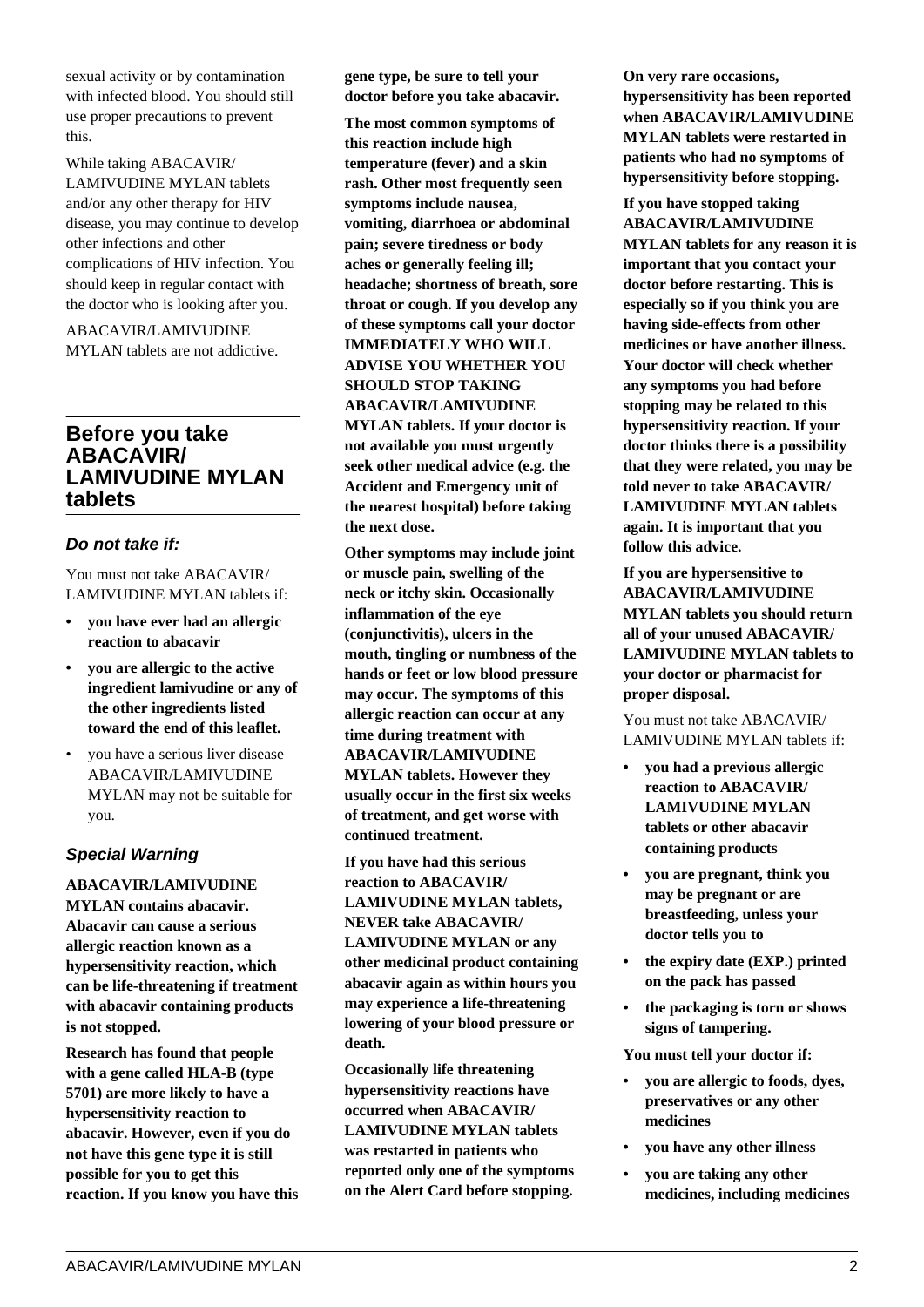#### **you buy without a prescription from a supermarket or health food shop.**

Abacavir or lamivudine in ABACAVIR/LAMIVUDINE MYLAN tablets may interact with certain other medicines. ABACAVIR/LAMIVUDINE MYLAN tablets should not be taken with emtricitabine.

Some medicines may affect how ABACAVIR/LAMIVUDINE MYLAN works, or make it more likely that you'll have side effects. These medicines include:

- sorbitol-containing medicines (usually liquids) used regularly
- trimethoprim-sulphamethoxazole (also known as co-trimoxazole), (an antibiotic used to treat PCP - Pneumocystis jiroveci pneumonia (often referred to as PCP) or toxoplasmosis).

Tell your doctor or pharmacist if you are taking any of these.

If you are taking methadone, your doctor may need to adjust your methadone dose, as abacavir increases the rate at which methadone leaves your body. This is unlikely to affect most methadone users.

## **How do I take ABACAVIR/ LAMIVUDINE MYLAN tablets?**

## **How much to take**

Take ABACAVIR/LAMIVUDINE MYLAN tablets as directed by your doctor or pharmacist. The normal dose for adults and adolescents is one tablet once a day. Your doctor may prescribe a different dosage.

## **How to take them**

ABACAVIR/LAMIVUDINE MYLAN tablets should be swallowed whole with water. ABACAVIR/LAMIVUDINE MYLAN tablets do not have to be taken with food.

## **How long to take them for**

Because your medicine helps to control your condition, but does not cure it, you will need to take the tablets every day. Do not stop taking ABACAVIR/LAMIVUDINE MYLAN tablets or change the dose without first talking to your doctor.

## **What do I do if I take too much? (Overdose)**

**If you think you or anyone else may have taken too many ABACAVIR/LAMIVUDINE MYLAN tablets, immediately telephone your doctor or Poisons Information Centre (In Australia telephone 131126. In New Zealand telephone 0800 POISON). Do this even if there are no signs of discomfort or poisoning. You may need urgent medical attention.**

**If you are not sure what to do, contact your doctor or pharmacist.**

## **While you are taking ABACAVIR/ LAMIVUDINE MYLAN tablets**

## **Things you must do**

#### **Tell your doctor if, for any reason, you have not taken your medicine exactly as directed.**

Otherwise, your doctor may think that it was not effective and change your treatment unnecessarily.

## **If you forget to take them**

It is important to take this medicine as prescribed to ensure you get maximum benefit. If you forget to take a dose, take it as soon as you remember, and then continue as before.

Do not take more than one tablet to make up for the doses you have missed.

## **If you have stopped taking them**

If you have stopped taking ABACAVIR/LAMIVUDINE MYLAN tablets for any reason, it is important that you contact your doctor before restarting. This is especially so if you think you are having side-effects or have another illness. In some cases your doctor will ask you to restart ABACAVIR/ LAMIVUDINE MYLAN tablets where medical care can be readily accessed by yourself or others.

## **Things you must not do**

**Do not give this medicine to anyone else, even if their symptoms seem similar to yours.**

**Do not use ABACAVIR/ LAMIVUDINE MYLAN tablets to treat any other complaints unless your doctor tells you to.**

If you have hepatitis B infection, you should not stop ABACAVIR/ LAMIVUDINE MYLAN tablets without instructions from your doctor, as you may have a recurrence of your hepatitis. This may occur due to you suddenly stopping lamivudine.

## **Things to be careful of**

Be careful driving or operating machinery until you know how ABACAVIR/LAMIVUDINE MYLAN tablets affect you.

No studies on the effects of ABACAVIR/LAMIVUDINE MYLAN tablets on the ability to drive and use machines have been performed. However, you should take into account the state of your health and the possible side effects of ABACAVIR/LAMIVUDINE MYLAN tablets before considering driving or using machines.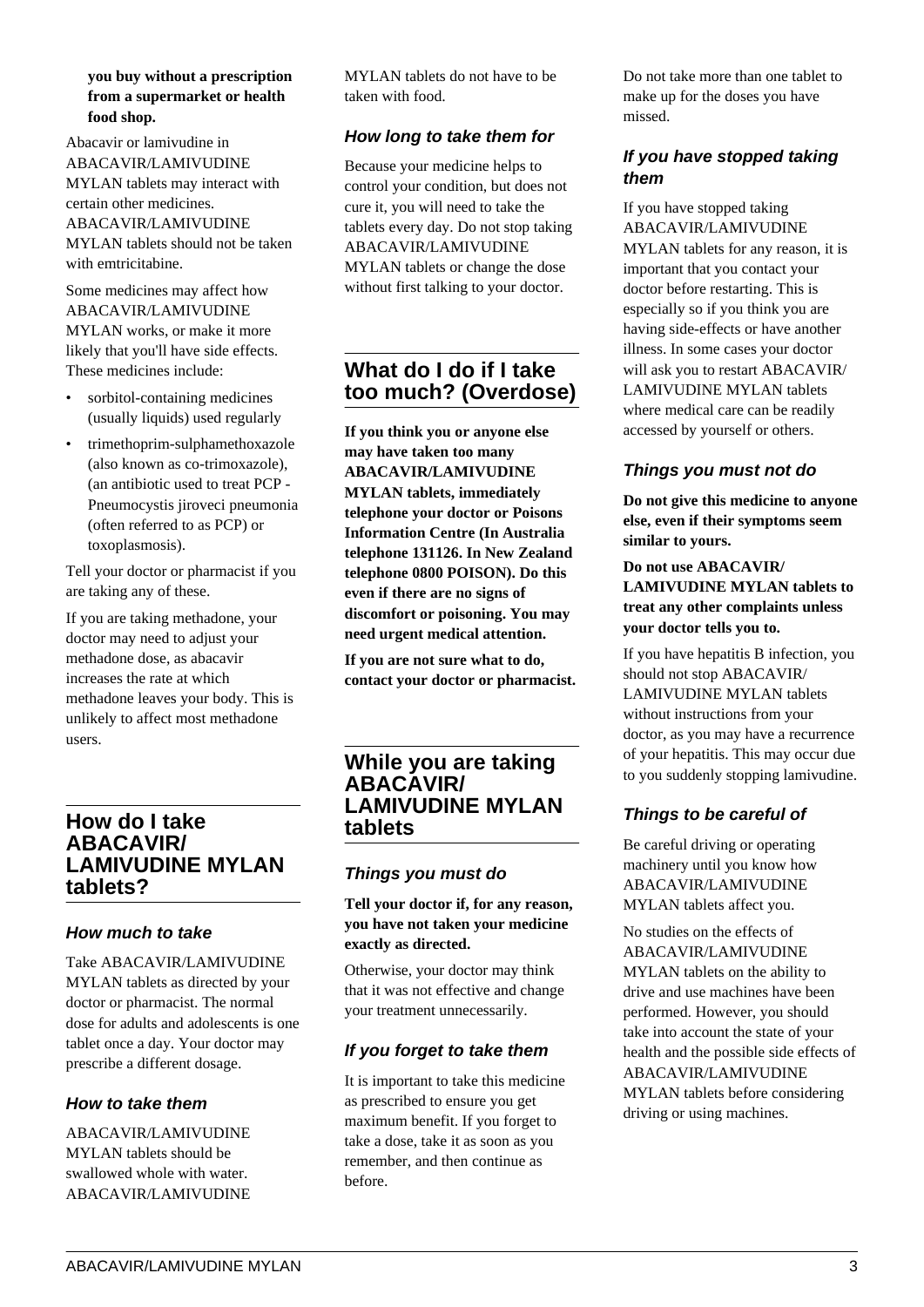## **What are the sideeffects?**

**Check with your doctor as soon as possible if you think you are experiencing any side-effects or allergic reactions while taking ABACAVIR/LAMIVUDINE MYLAN tablets, even if the problem is not listed in this leaflet.**

Like all medicines, ABACAVIR/ LAMIVUDINE MYLAN tablets can cause some side-effects. If they occur, they are most likely to be minor and temporary. However, some may be serious and may need medical attention.

#### **Hypersensitivity Reaction**

ABACAVIR/LAMIVUDINE MYLAN contains abacavir.

Abacavir can cause a serious allergic reaction known as a hypersensitivity reaction, which can be lifethreatening if treatment with abacavir containing products is not stopped. This is described in the section "Special warning" under "Before you take ABACAVIR/LAMIVUDINE MYLAN tablets", of this leaflet.

#### **It is important that you read and understand the information about this serious reaction.**

As ABACAVIR/LAMIVUDINE

MYLAN tablets contains both abacavir and lamivudine, the side effects reported for each of these have been combined.

The most common side-effects (could affect at least one to ten in every 100 people) are:

- nausea, vomiting
- diarrhoea
- upper abdominal pain
- headache
- high temperature
- lethargy, fatigue, loss of appetite
- hair loss
- joint and muscle pain
- abacavir hypersensitivity
- skin rash (without any other illness).

Uncommon side-effects (could affect less than one in every 100 people) are:

- increases in enzymes produced by the liver
- anaemia (low red blood cell count)
- neutropenia (low white blood cell count)
- reduction in the number of platelets (blood cells important for blood clotting).

If the production of red blood cells is reduced, you may have symptoms of tiredness or breathlessness.

A reduction in your white blood cell count can make you more prone to infection. If you have a low platelet count, you may notice that you bruise more easily.

Rare side-effects (could affect less than one in every 1,000 people) are:

- breakdown of muscle tissue, increases of an enzyme called amylase
- inflammation of the pancreas (pancreatitis).

Very rare side-effects (could affect less than one in every 10,000 people) are:

- serious skin reactions
- severe anaemia.

Changes in the amounts of fatty substances and glucose in the blood have also been reported. Within the first few weeks of treatment with anti-HIV medicines, some people, particularly those that have been HIV positive for some time, may develop inflammatory reactions (e.g. pain, redness, swelling, high temperature) which may resemble an infection and may be severe. It is thought that these reactions are caused by a recovery in the body's ability to fight infections, previously suppressed by HIV. If you become concerned about any new symptoms, or any changes in your health after starting HIV treatment, please discuss with your doctor immediately.

In babies and infants exposed to Nucleoside Reverse Transcriptase Inhibitors (NRTIs) during pregnancy or labour small temporary increases in blood levels of a substance called lactate have been observed. Additionally there have been very rare reports of diseases that affect the nervous system such as a delayed development and seizures. Overall, in children whose mothers took NRTIs during pregnancy, the benefit from the reduced chance of being infected with HIV is likely to be greater than the risk of suffering from side effects.

**Call your doctor IMMEDIATELY if you notice any of the following. The doctor will tell you whether you should stop taking ABACAVIR/LAMIVUDINE MYLAN tablets and what you should do:**

**• Lactic Acidosis**

 **Some people taking ABACAVIR/LAMIVUDINE MYLAN, or other medicines like it (NRTIs), develop a condition called lactic acidosis, together with an enlarged liver.**

 **Lactic acidosis is caused by a build-up of lactic acid in the body. It is rare; if it happens, it usually develops after a few months of treatment. It can be life-threatening, causing failure of internal organs.**

 **Lactic acidosis is more likely to develop in people who have liver disease, especially in women.**

 **Signs of lactic acidosis include:**

- **deep, rapid, difficult breathing**
- **drowsiness**
- **numbness or weakness in the limbs**
- **feeling sick (nausea), being sick (vomiting)**
- **stomach pain.**
- **Allergic (anaphylactic) reaction**

 **The symptoms of an allergic (anaphylactic) reaction which may occur soon after starting ABACAVIR/LAMIVUDINE**